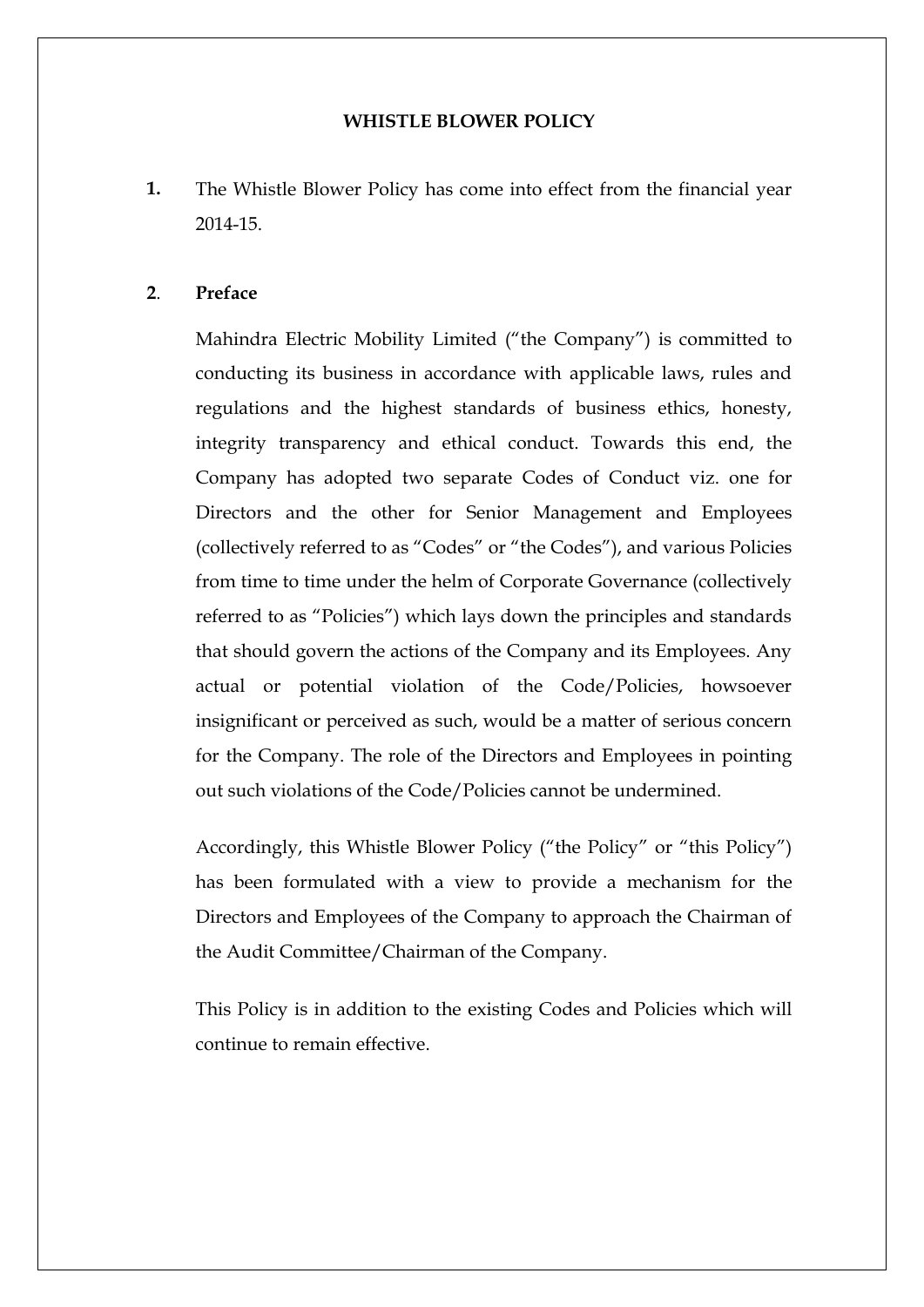### **3. Definitions**

The definitions of the key terms used in this Policy are given below. [*Terms not defined herein below shall have the meaning assigned to them under the Codes/Policies.*]

- *a.* **"Audit Committee"** means the Audit Committee constituted by the Board of Directors of the Company.
- *b.* **"Codes"** mean two separate Codes of Conduct viz. one for Directors and other for Senior Management and Employees.
- *c.* **"Policies"** means Policies framed by the Company from time to time at the helm of Corporate Governance.
- *d.* **"Director"** means a Director appointed on the Board of the Directors of the Company.
- *e.* **"Employee"** means every Employee of the Company (whether working in India or abroad), including the Directors in the whole time employment of the Company.
- *f.* **"Investigators"** mean those persons authorized, appointed, consulted or approached by the Chairman of the Audit Committee/Chairman of the Company including the Auditors of the Company and the Police.
- *g.* **"Protected Disclosure"** means any communication made in good faith that discloses or demonstrates information that may evidence illegal or unethical behaviour, actual or suspected fraud or violation of the Company's Codes or Policies or genuine grievances or concerns or any improper activity.
- *h.* **"Subject"** means a person against or in relation to whom a Protected Disclosure has been made or evidence gathered during the course of an investigation.
- *i.* **"Whistle Blower"** means a Director or an Employee making a Protected Disclosure under this Policy.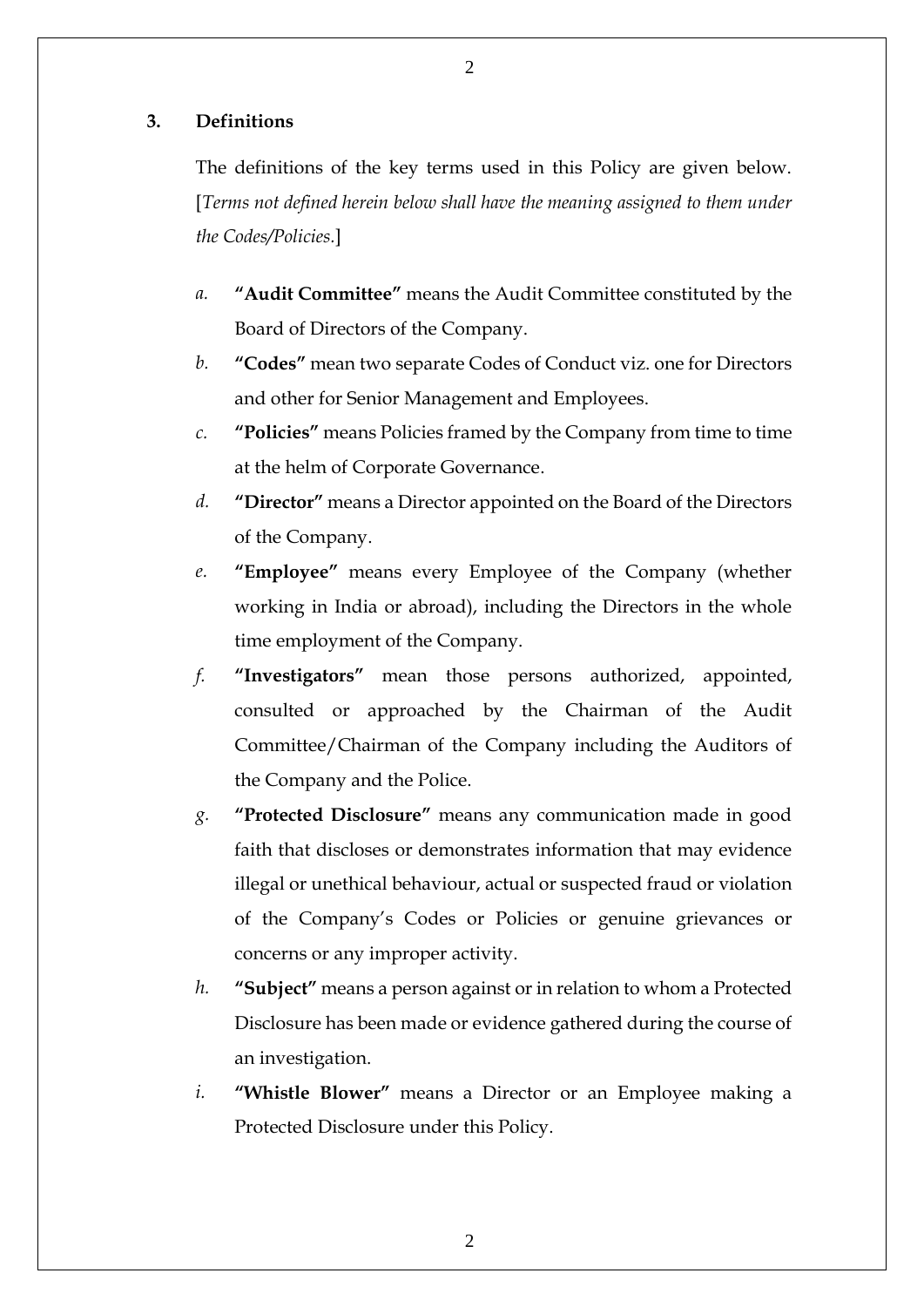#### 3

#### **4. Scope**

- *a.* The Whistle Blower's role is that of a reporting party with reliable information. They are not required or expected to act as investigators or finders of facts nor would they determine the appropriate corrective or remedial action that may be warranted in a given case.
- *b.* Whistle Blowers should not act on their own in conducting any investigative activities, nor do they have a right to participate in any investigative activities unless specifically requested by the Chairman of the Audit Committee/Chairman of the Company or the Investigators.
- *c.* Protected Disclosure will be appropriately dealt with by the Chairman of the Audit Committee/Chairman of the Company, as the case may be.

#### **5. Eligibility**

All Directors and Employees of the Company are eligible to make Protected Disclosures under the Policy. The Protected Disclosures may be in relation to matters concerning the Company.

# **6. Procedure**

- *a.* All Protected Disclosures should be addressed to the Chairman of the Audit Committee /Chairman of the Company for investigation.
- *b.* The contact details of the Chairman of the Audit Committee are as under:

Mr. Amit Kumar Sinha Mahindra Towers, P. K. Kurne Chowk, Worli, Mumbai 400 018. Mail id: [sinha.amitk@mahindra.com](mailto:sinha.amitk@mahindra.com)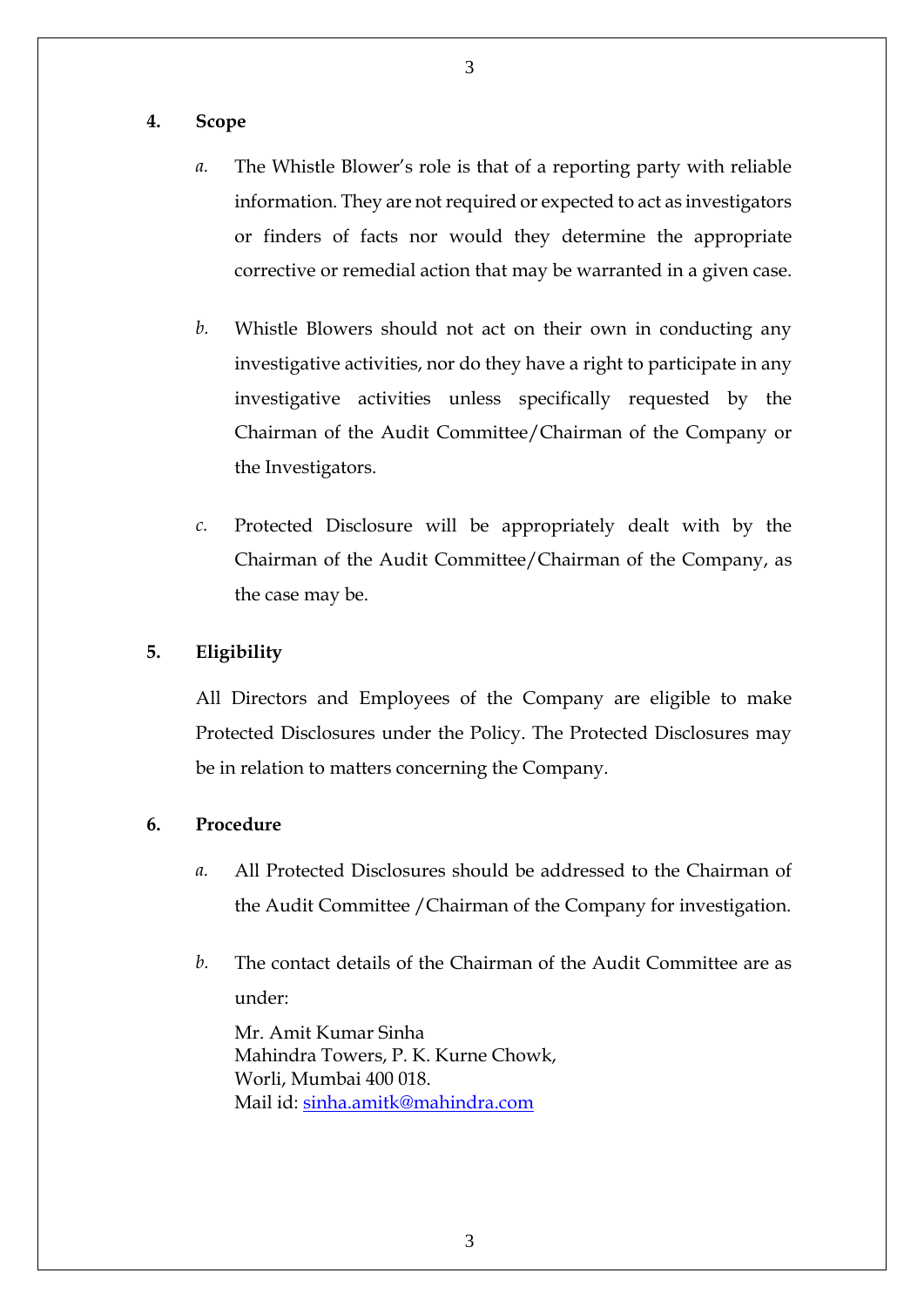The contact details of the Chairman of the Company are as under:

Mr. Rajesh Jejurikar Mahindra and Mahindra Limited 4th Floor, AD Building, Kandivali, Western Express Highway, Mumbai – 400 101 Mail id: [jejurikar.rajesh@mahindra.com](mailto:jejurikar.rajesh@mahindra.com)

*c.* If a protected disclosure is received by any Executive(s) of the Company other than Chairman of Audit Committee /Chairman of the Company, the same should be forwarded to the Chairman of the Audit Committee /Chairman of the Company for further appropriate action.

Appropriate care must be taken to keep the identity of the Whistle Blower(s) confidential.

- *d.* Protected Disclosures should be reported in writing so as to ensure a clear understanding of the issues raised, be typed in English, Hindi or Kannada.
- *e.* The Protected Disclosure should be forwarded under a covering letter which shall bear the clear identity of the Whistle Blower(s). The Chairman of the Audit Committee/Chairman of the Company, as the case may be, shall detach the covering letter and forward only the Protected Disclosure to the Investigators for investigation.
- *f.* Protected Disclosures should be factual and not speculative or in the nature of a conclusion, and should contain as much specific information as possible to allow for proper assessment of the nature and extent of the concern.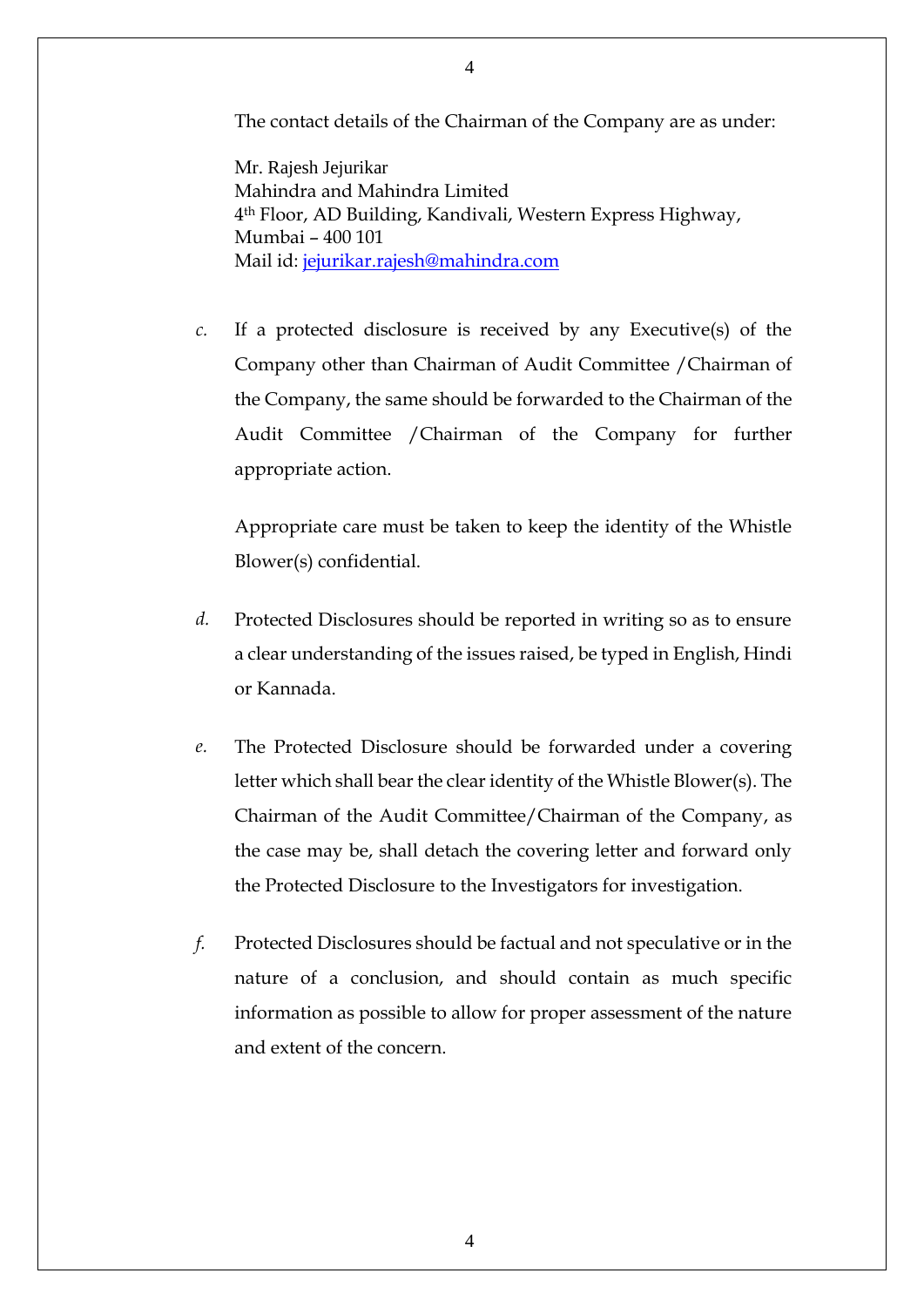# **7. Investigation**

- *a.* All Protected Disclosures reported under this Policy would be thoroughly investigated by the Chairman of the Audit Committee /Chairman of the Company who would investigate/oversee the investigations.
- *b.* The Chairman of the Audit Committee/Chairman of the Company may at his/its discretion, consider involving any external /statutory Investigators for the purpose of investigation.
- *c.* The decision to conduct an investigation taken by the Chairman of the Audit Committee/Chairman of the Company is by itself not an accusation and is to be treated as a neutral fact-finding process. The outcome of the investigation may or may not support the conclusion of the Whistle Blower that an improper or unethical act was committed.
- *d.* The identity of a Subject and the Whistle Blower would be kept confidential to the extent possible given the legitimate needs of law and the investigation.
- *e.* Subjects would normally be informed of the allegations at the outset of a formal investigation and have opportunities for providing their inputs during the investigation.
- *f.* Subjects shall have a duty to co-operate with the Chairman of the Audit Committee/Chairman of the Company/any of the Investigators during investigation to the extent that such cooperation will not compromise self-incrimination protections available under the applicable laws.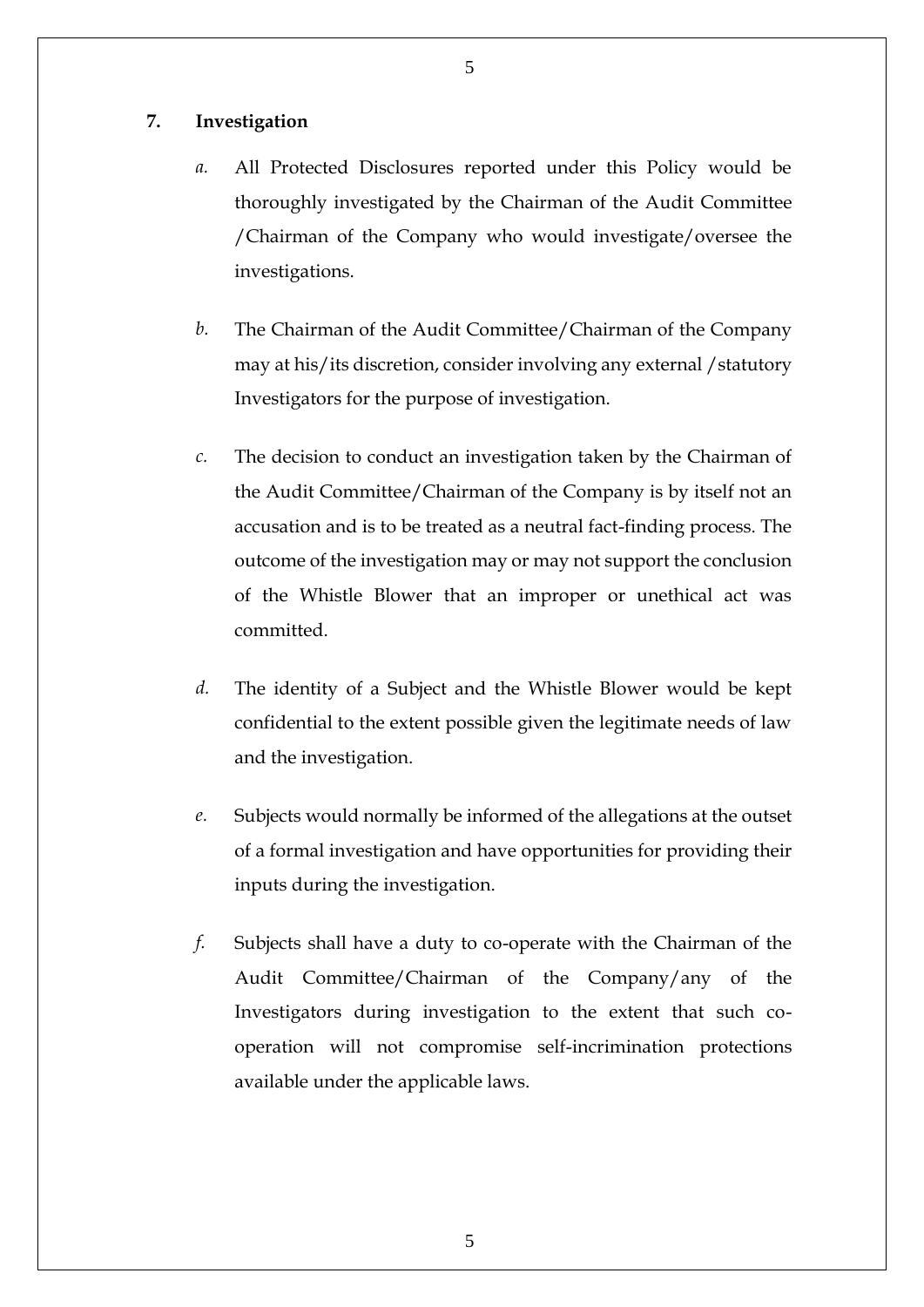- *g.* Subjects have a right to consult with a person or persons of their choice, other than the Members of the Audit Committee / Investigators / the Whistle Blower(s).
- *h.* Subjects have a responsibility not to interfere with the investigation. Evidence shall not be withheld, destroyed or tampered with and witnesses shall not be influenced, coached, threatened or intimidated by the Subjects.
- *i.* Unless there are compelling reasons not to do so, Subjects would be given the opportunity to respond to material findings contained in an investigation report. No allegation of wrongdoing against a Subject shall be considered as maintainable unless there is good evidence in support of the allegation.
- *j.* Subjects have a right to be informed of the outcome of the investigation.
- *k.* The investigation shall be completed normally within 45 days of the receipt of the Protected Disclosure.

# **8. Protection**

- *a.* For the purpose of providing protection to the Whistle Blower(s), the Whistle Blower(s) should disclose his/her identity in the covering letter forwarding such Protected Disclosure.
- *b.* The identity of the Whistle Blower(s) shall be kept confidential unless otherwise required by law, and in which case the Whistle Blower(s) would be informed accordingly.
- *c.* No unfair treatment would be meted out to a Whistle Blower(s) by virtue of his/her having reported a Protected Disclosure under this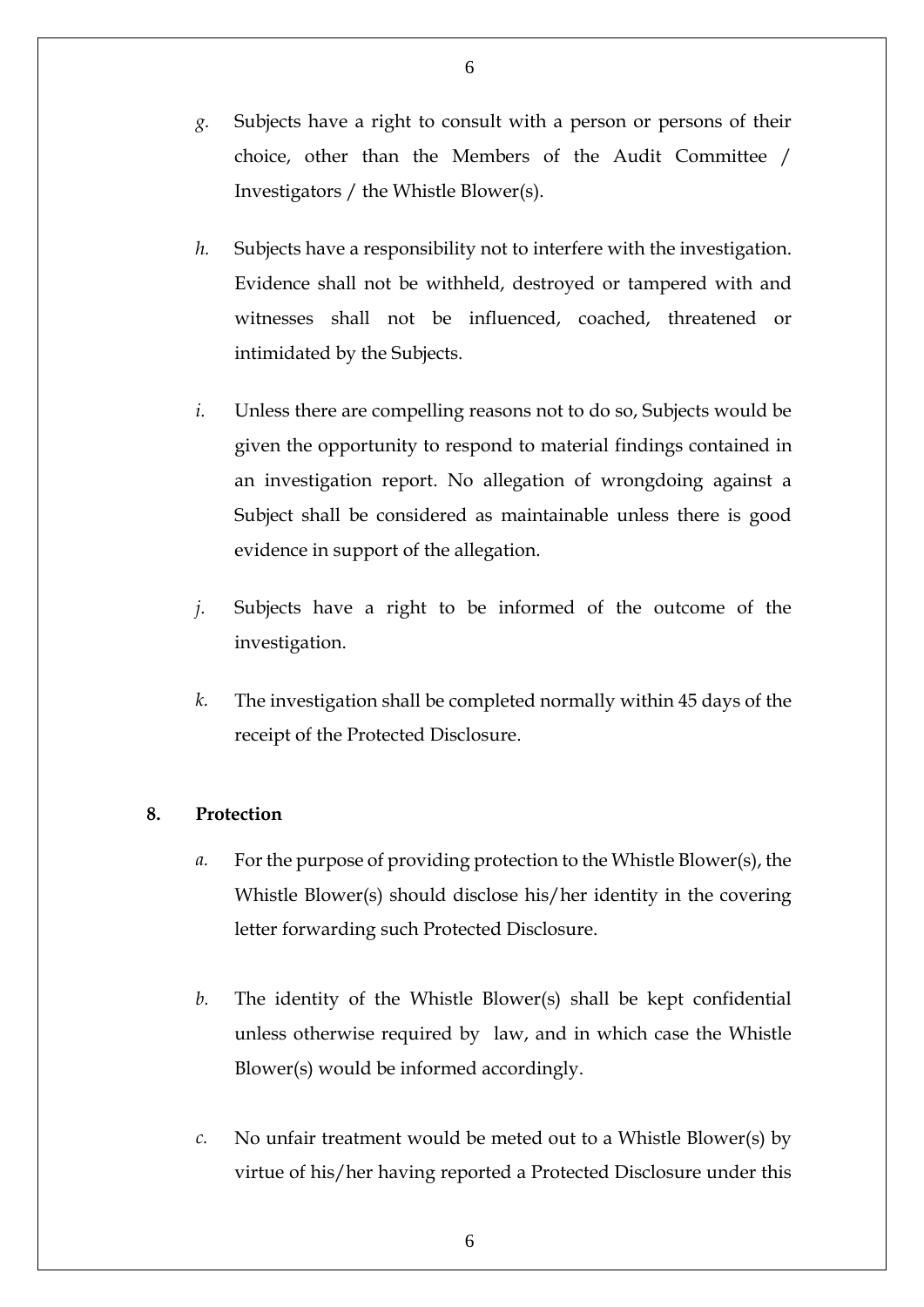Policy. The Company, as a Policy, condemns any kind of discrimination, harassment, victimizationor any other unfair employment practice being adopted against Whistle Blower(s). Complete protection would, therefore, be given to Whistle Blower(s) against any unfair practice like retaliation, threat or intimidation of termination/suspension of service, disciplinary action, transfer, demotion, refusal of promotion or the like including any direct or indirect use of authority to obstruct the Whistle Blower's right to continue to perform his duties/functions including making further Protected Disclosure. The Company would take steps to minimise difficulties, which the Whistle Blower(s) may experience as a result of making the Protected Disclosure.

- *d.* A Whistle Blower(s) may report any violation of the above Clause to the Chairman of the Audit Committee/Chairman of the Company, who shall investigate into the same and recommend suitable action to the Management.
- *e.* Any other Employee assisting in the said investigation shall also be protected to the same extent as the Whistle Blower(s).

# **9. Disqualifications**

- *a.* While it would be ensured that genuine Whistle Blower(s) are accorded complete protection from any kind of unfair treatment as herein set out, any abuse of this protection would warrant disciplinary action.
- *b.* Protection under this Policy would not mean protection from disciplinary action arising out of false or bogus allegations made by a Whistle Blower(s) knowing it to be false or bogus or with a *mala*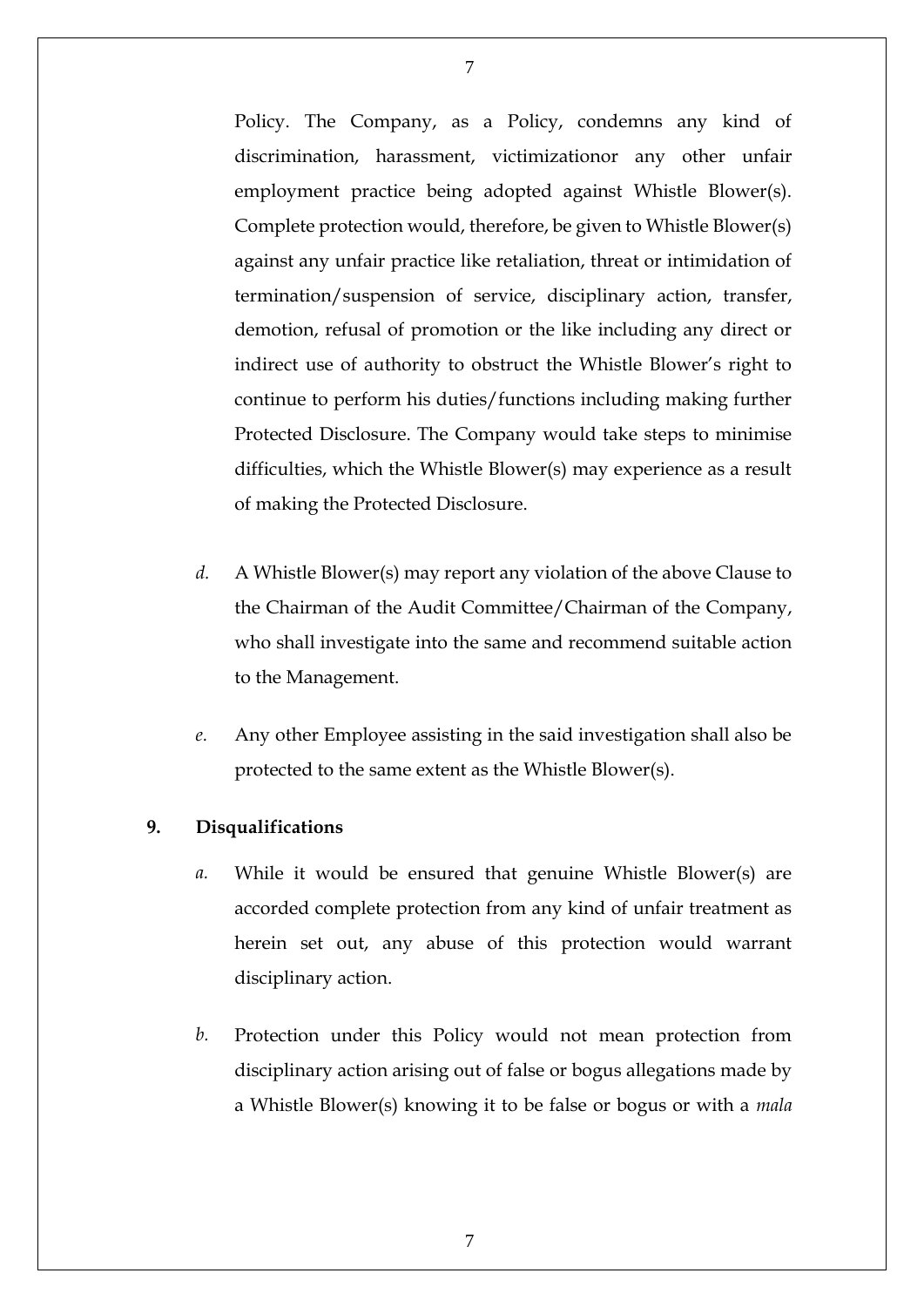*fide* intention and / or the subsequent legal action by the company subject.

*c.* Whistle Blower(s), who make any Protected Disclosures, which have been subsequently found to be *mala fide* or *malicious* or Whistle Blower(s) who make 3 or more Protected Disclosures, which have been subsequently found to be frivolous, baseless or reported otherwise than in good faith, would be disqualified from reporting further Protected Disclosures under this Policy and may be subject to disciplinary action.

# **10. Investigators**

- *a.* Investigators are required to conduct a process towards fact-finding and analysis. Investigators shall derive their authority and access rights from the Chairman of the Audit Committee/Chairman of the Company when acting within the course and scope of their investigation.
- *b.* Technical and other resources may be drawn upon as necessary to augment the investigation. All Investigators shall be independent and unbiased both in fact and as perceived. Investigators have a duty of fairness, objectivity, thoroughness, ethical behavior and observance of legal and professional standards.
- *c.* Investigations would be launched only after a preliminary review by the Chairman of the Audit Committee/Chairman of the Company which establishes that:
	- i. the alleged act constitutes an improper or unethical activity or conduct; and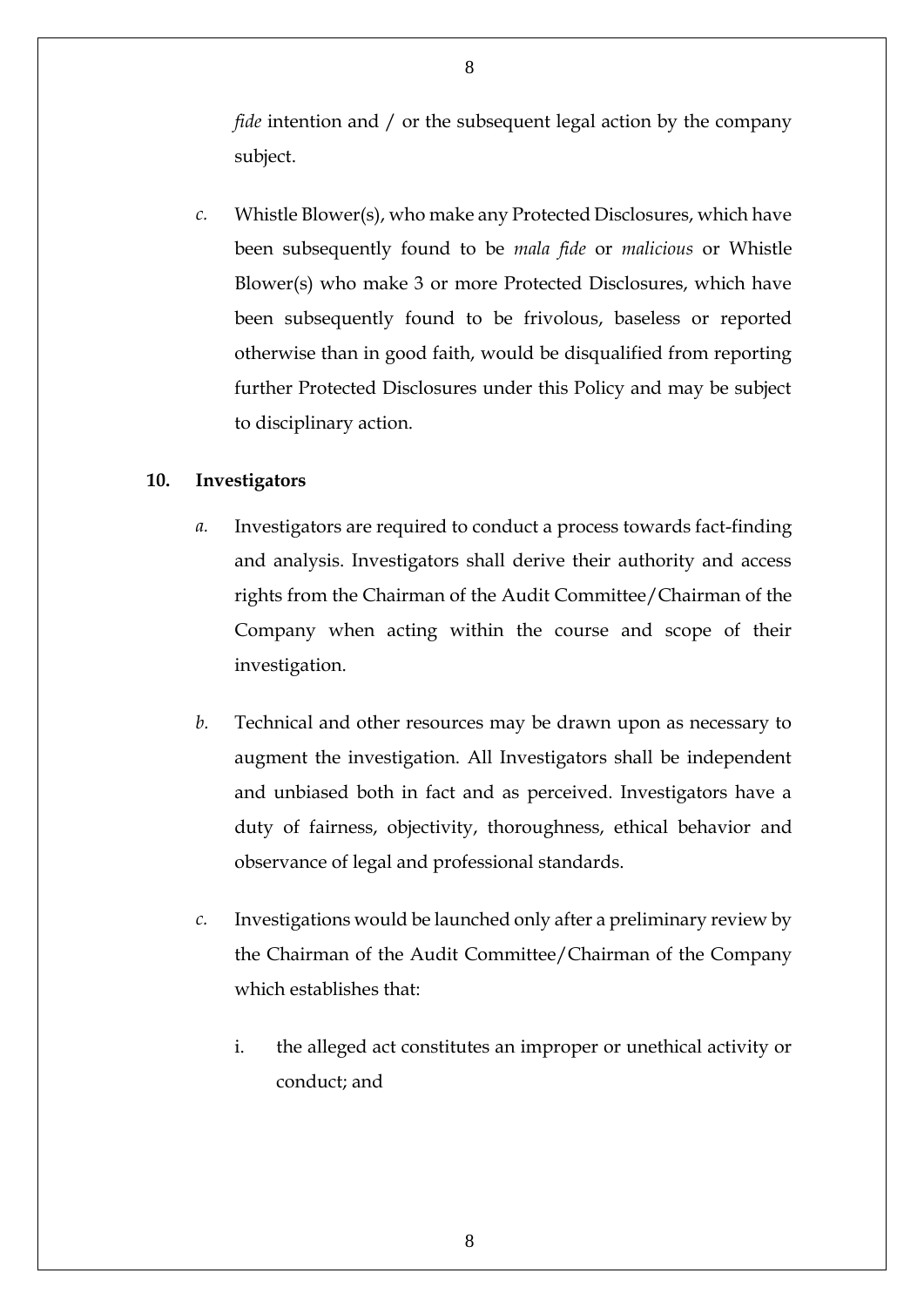ii. the allegation is supported by information specific enough to be investigated or in cases where the allegation is not supported by specific information, it is felt that the concerned matter is worthy of Management review.

### **11. Decision**

If an investigation leads the Chairman of the Audit Committee/Chairman of the Company to conclude that an illegal or unethical behaviour, actual or suspected fraud or violation of the Company's Codes or Policies or any improper activity has taken place/has been committed, Chairman of the Audit Committee/Chairman of the Company shall recommend to the Management of the Company to take such disciplinary or corrective action as the Chairman of the Audit Committee/Chairman of the Company may deem fit.

### **12. Reporting**

Audit Committee shall administer the matters under this Policy and any member of the Audit Committee.

A report with number of complaints received under this Policy and their details including outcome shall be placed before the Audit Committee on a regular basis.

#### **13. Frivolous Complaints**

If at any point of time after receipt of Protected Disclosure is received from a Whistle Blower and it is found or established that such Protected Disclosure was frivolous or made with a malafide intention, the Audit Committee shall warn the Whistle Blower. However, repeated frivolous Protected Disclosures by a Whistle Blower will be subject to suitable action as may be deemed fit being taken by the Audit Committee.